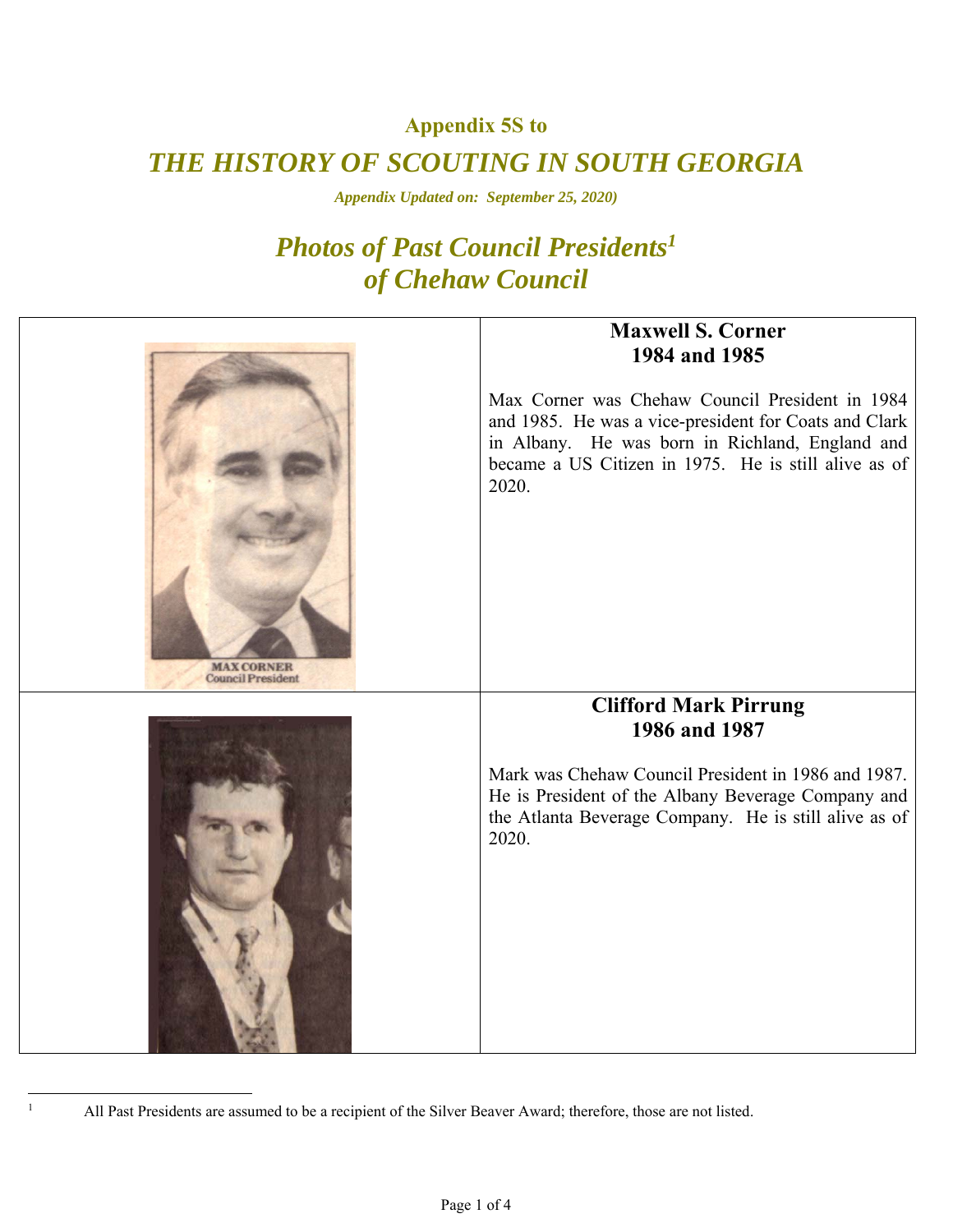|          | <b>Bruce A. Smith</b><br>1988 and 1989<br>Bruce A. Smith was President of Chehaw Council in<br>1988 and 1989. He is a pediatrician in Albany,<br>Georgia. Bruce is a 1961 Eagle Scout from Chehaw<br>Council. He is still alive as of 2020.           |
|----------|-------------------------------------------------------------------------------------------------------------------------------------------------------------------------------------------------------------------------------------------------------|
| NO PHOTO | John L. Moulton<br>1990 to 1991<br>John L. Moulton was President of Chehaw Council<br>from 1990 to 1991. He passed away in 2009 in Albany,<br>Georgia.                                                                                                |
|          | <b>Gregory L. Fullerton</b><br>1992, 1993, 1994 & 1995<br>Greg Fullerton served as Chehaw Council President<br>from 1992 until 1995. He is an attorney in Albany.<br>Greg is a 1963 Eagle Scout from Chehaw Council. He<br>is still alive as of 2020. |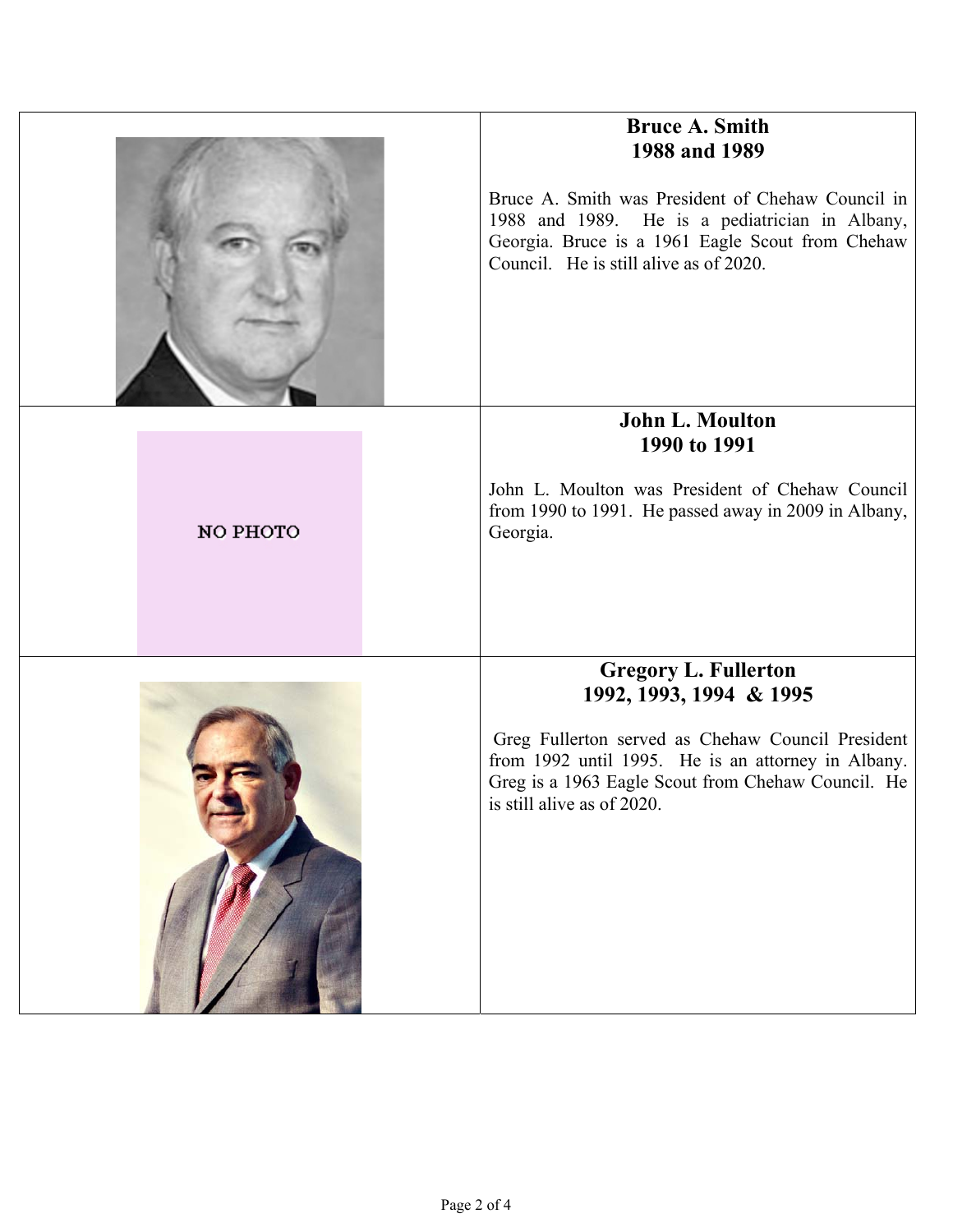|  |          | <b>Lem Griffin</b><br>1996, 1997 & 1998<br>Lem Griffin served as Chehaw Council President from<br>1996 to 1998. He owned Flint River Services in<br>Albany. He is still alive as of 2020.<br><b>Richard Crozier</b> |
|--|----------|---------------------------------------------------------------------------------------------------------------------------------------------------------------------------------------------------------------------|
|  | NO PHOTO | 1999 & 2000<br>Richard Crozier was President of Chehaw Council from<br>1999 to 2001. He owns various peanut processing<br>business in South Georgia. He is still alive as of 2020.                                  |
|  | NO PHOTO | <b>Bruce P. Shearer</b><br>2002 and 2003<br>Bruce P. Shearer was Chehaw Council President in<br>2002 and 2003. He is the Area Manager for AT&T in<br>Albany. He is still alive as of 2020.                          |